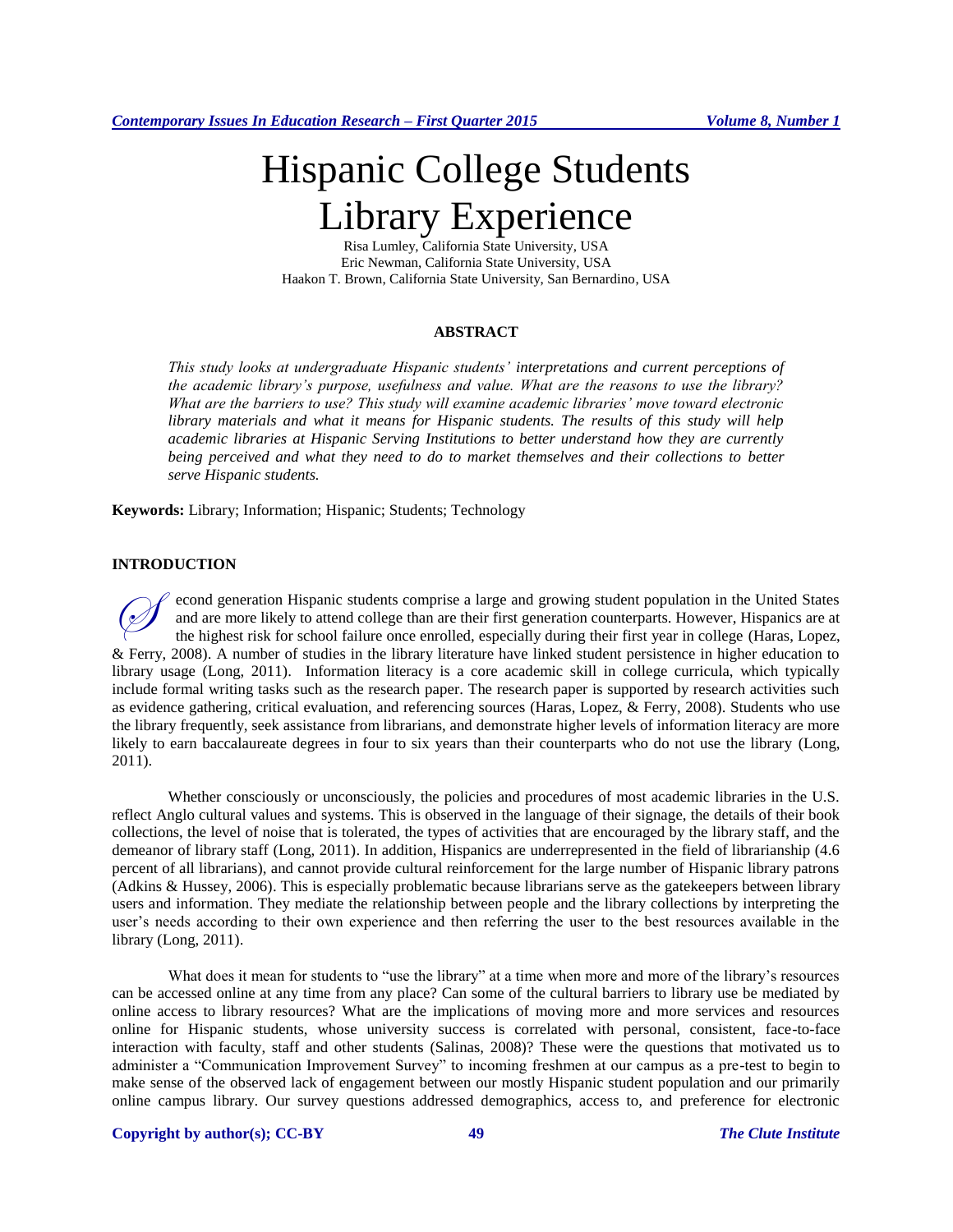communication platforms, where students go to find information, attitudes toward libraries in general, and parental/guardian education levels.

## **DEMOGRAPHICS**

The students who responded to our survey self-identified as primarily Hispanic (83%), 18 years old (93%), and female (65%). In our survey instrument and in this paper, we use the term Hispanic, while acknowledging that it is often used interchangeably with the term Latino, even by the census bureau. In this paper, students referred to as Hispanic are those individuals whose heritage, nationality group, lineage, or country of birth, or that of their parents or ancestors before their arrival in the United States, is Cuban, Mexican, Puerto Rican, or South or Central American, regardless of race.

Most of our students are the first generation in their family to attend college. Among those who knew what level of education their father reached (11% did not know), 80% indicated high-school or less, whereas for mothers (6% did not know) that statistic was even lower 67% indicated high school or less. Parental education level can be seen as a proxy for socioeconomic status, which impacts not only student financial support, but also the ability of parents to provide assistance to students navigating unfamiliar academic environments.

The language that Hispanic students grow up speaking at home is important to any discussion of academic literacy, including information literacy and library skills. Our students reported speaking either Spanish (51%) or English (40%) as the primary language at home. Many Hispanic students entering their first year of college are still learning English, despite the fact that they are native born, may speak English at home, and have received much of their K-12 education in the United States. This is because Hispanic students are often treated as ESL learners, placed in low-track writing classes, and not exposed to academic writing and research conventions in high school (Haras, Lopez, & Ferry, 2008). They may not come to college ready to read and write using academic English.

#### **ELECTRONIC ACCESS**

Our survey asked students to indicate all means by which they communicate online, whether on a laptop (68%); home computer (25%); cell phone (88%); public internet connection (7%) or private internet connection (14%). The results reflect the recent trend of technology "leapfrogging" among California's Hispanic community where only 50% of adults have broadband access at home, yet 70% own smartphones (McCabe, 2013).

While popular rhetoric would have us believe that all young people are generally savvy with digital media, data clearly show that considerable variation exists even among fully wired college students when it comes to understanding various aspects of internet use. Add to this the fact that Hispanic students are more likely to be accessing the internet via smartphones, which default to mobile internet sites with reduced functionality, and the issue becomes even more complex. Students of lower socioeconomic status, women, students of Hispanic origin, and African Americans exhibit lower levels of online know-how than others (Hargittai, 2010). Also students whose parents have no more than a high school degree visit a lower diversity of sites, and engage in fewer informationseeking activities online on a regular basis than those whose parents have a college degree (Hargittai, 2010). This aligns with Salinas' finding (2008) that Hispanic students do not have strong networks of social support to assist them in accessing digital information. In much the same way that students can speak English for years without developing academic literacy, students can also be computer users for years and still lack basic computer skills or understanding, which may result in an inability to access information that may be critical to their academic success (Salinas, 2008).

### **INFORMATION SEEKING BEHAVIOR**

The purpose of our next survey question was to elicit information about where these students, who have not yet started college, turn to find information for classroom assignments, job and career leads, and general information. The responses of our students were not surprising, with search engines such as Google, being the overwhelming place that students turn to for information 87% of the time, followed by asking friends and family 63%, with libraries utilized less than 30% of the time.

#### **Copyright by author(s); CC-BY 50** *The Clute Institute*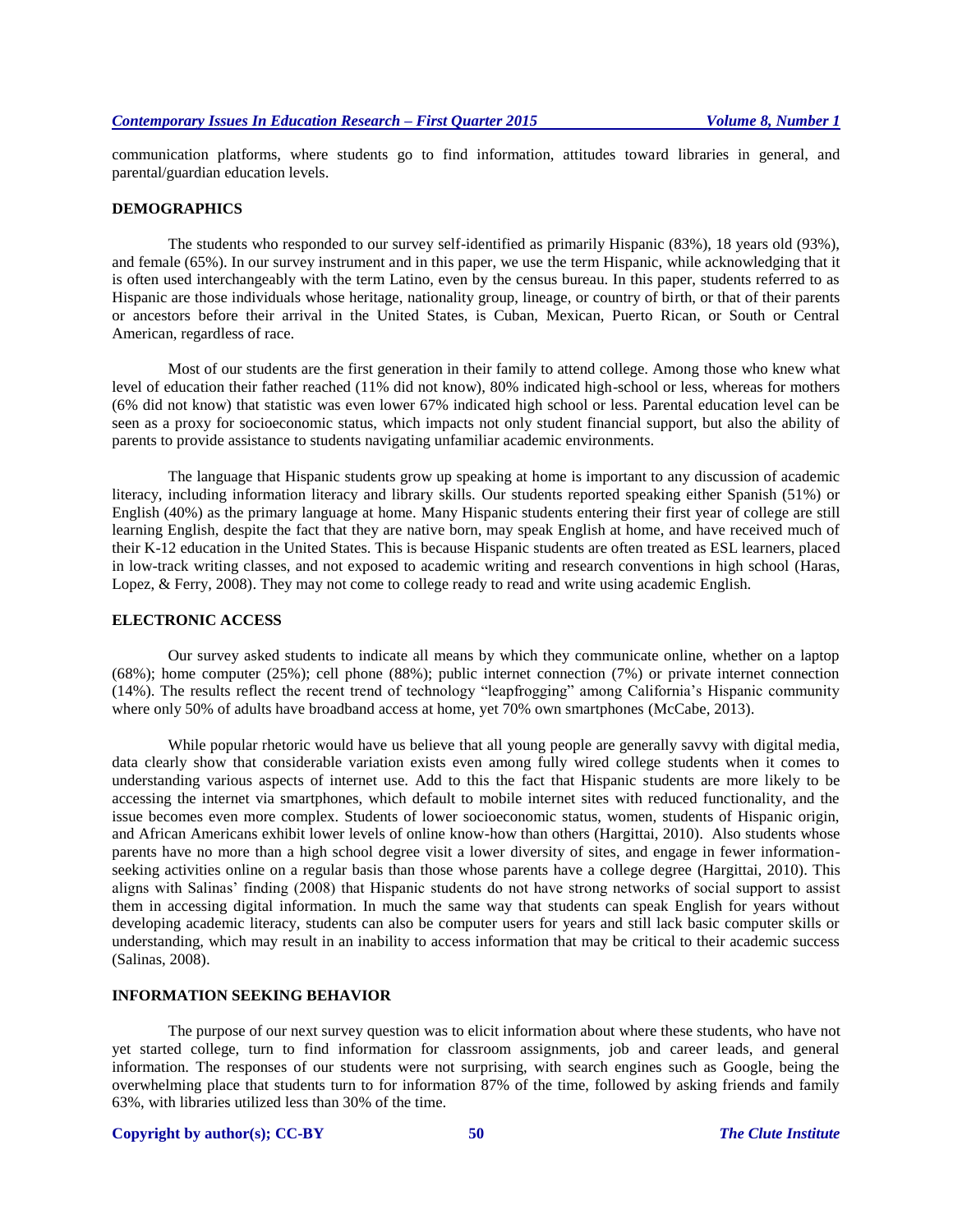Study after study has found that undergraduates across all demographics favor starting a research assignment by using a Web search engine rather than a library database, and that if they encounter barriers to digital information they would turn to friends or classmates as their first source of assistance (Salinas, 2008). Hispanic students in particular, tend to seek assistance from people with whom they have a clearly defined relationship and know from previous interactions, and these students rarely ask for help from someone based on their position (e.g., tutor, librarian, instructor, and so forth). In other words, Hispanic students do not ask strangers for help, and unfortunately, the reference librarian is considered exactly that by most students: a stranger with an uncertain role (Duke & Asher, 2012).

A further explanation for why many Hispanic students do not ask for help more often, especially from professors, librarians, and others in a position to help them, is that these students expect to work independently and without assistance, since that is what they have done thus far in their education (Duke  $\&$  Asher, 2012). These students have spent years learning to navigate between their own culture and the dominant American culture, and their persistence in postsecondary education is a sign that they have done so successfully (Adkins & Hussey, 2006).

#### **Attitudes Toward Libraries**

Our next survey question asked students to rate their feelings toward libraries in general, along a scale from worthless to valuable; useless to useful; negative to positive; unimportant to important; and outdated to modern. Results indicated that students feel that libraries are outdated, and yet at the same time, they feel that libraries are important. Because the survey was administered in the library and we were asking about the library, this question is biased (85% of the ratings were scaled as a 6 or 7 on the 7 point scale.. Also, since we were asking incoming freshmen students about libraries in general, their answers likely reflect their feelings toward public libraries and recent school library experiences, rather than feelings toward academic libraries.

Previous studies have shown that the role of the academic library is less distinct to Hispanic students than the role of the public or school library, and that they experience some confusion in their relationship with the academic library (Long, 2011). It is not necessarily obvious to these students how academic library collections, online resources, and services are different from public library resources and services (Duke & Asher, 2012). However, Hispanic students have very definite ideas about appropriate behavior in the university library building. For Hispanic students the academic library is viewed as a source for information, a place for quiet study, and, to a much lesser degree, a place for "social" study; in contrast, they had more positive attitudes toward social activity at the public library. To Hispanic students, the academic library existed to facilitate schoolwork and to reinforce the dominant culture, while the public library was viewed as a community resource reflecting the local culture much like a park or a museum (Adkins & Hussey, 2006). In this way, public libraries have done a better job of recognizing and respecting the process of acculturation, which takes place as generations gradually integrate and adopt elements of the dominant culture, while keeping facets of the old. Academic libraries on the other hand, may be viewed by Hispanic students as demanding assimilation, or the complete denial of their cultural identity (Corona & McCabe, 2011).

Our campus library is comprised of a very small physical collection and a large number of computers to facilitate access to our vast digital collection. As our previous survey question about information-seeking behavior indicated, many of our incoming students have not previously used an online library, and consequently they may not even understand how these resources differ from the internet resources they are accustomed to using. Students across all demographics feel more confident in their ability to use the general internet than library databases, and Hispanic students feel even less confident in using library databases than other students (Salinas, 2008). However, unlike library reference services, computers provide access to information without direct mediation of a librarian or other staff (Adkins & Hussey, 2006), which may initially appeal to Hispanic students and others who feel culturally marginalized.

Although our survey did not specifically ask about attitudes toward library staff, previous studies have demonstrated that many students are unaware of librarians as having relevance to their studies at the university, and some Hispanic students are not even familiar with the term *librarian.* Students do not seem to differentiate between librarians and paraprofessionals; the main distinction between staff at the academic library is between adult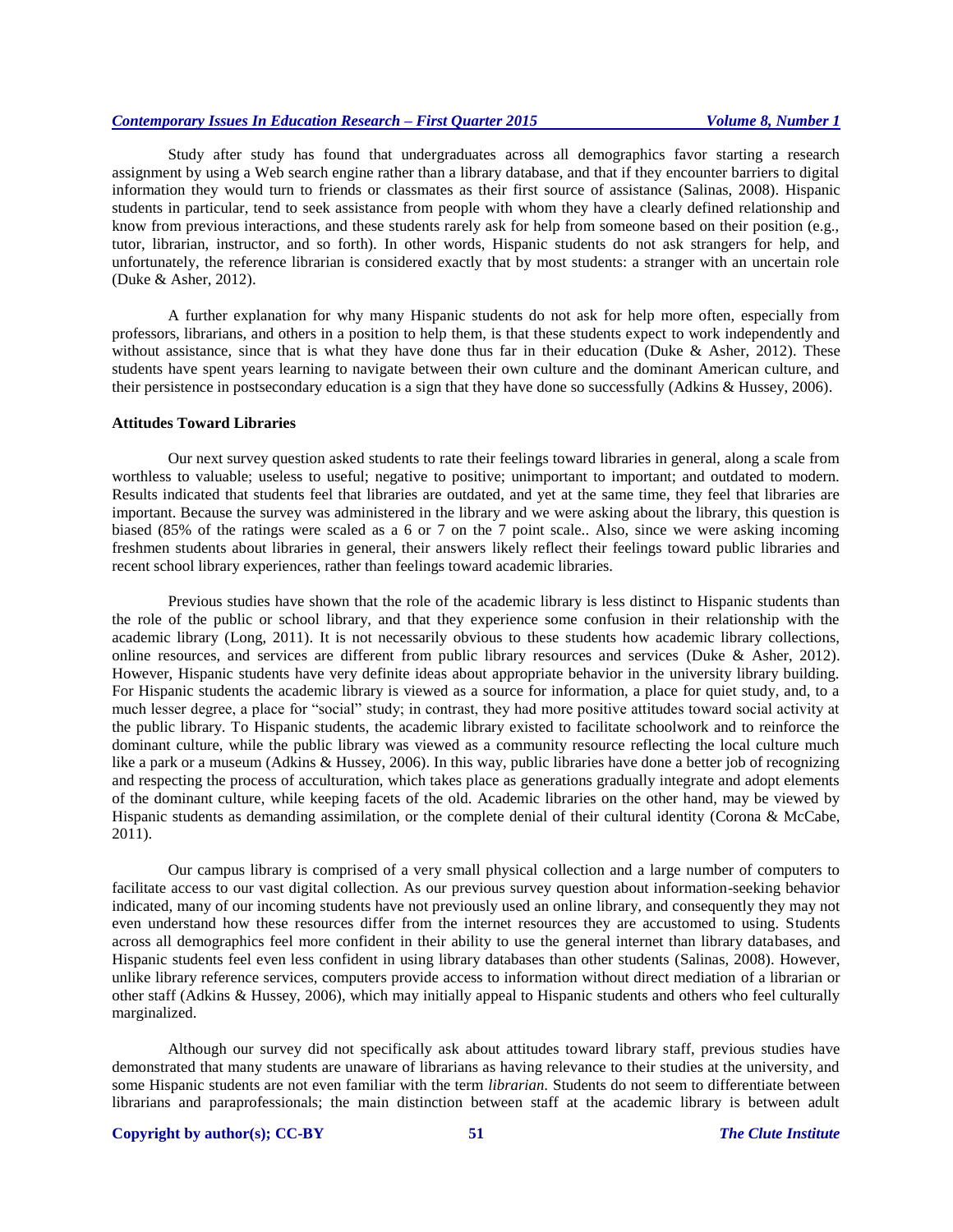librarians and student workers (Adkins & Hussey, 2006). Few of the students in these studies had approached a librarian for assistance. Generally, the students had the impression that library staff was reasonably accessible should they need assistance, but they did not feel that assistance was warranted in most instances (Long, 2011), and they only vaguely understood how such assistance could strengthen the quality of their schoolwork. Most of the encounters students have with librarians are the instruction sessions taught by librarians as part of the general education curriculum (Long, 2011). Students simply have little opportunity to become familiar with individual librarians and to learn how these librarians can help (Duke & Asher, 2012).

## **CONCLUSIONS**

Academic librarians are not doing a good enough job at explaining and demonstrating their purpose to Hispanic students. Multiple, hands-on, library instruction sessions would greatly benefit all students, and Hispanic students in particular, who may only seek assistance from library staff when there is an established, trusted, relationship. Teaching faculty can assist librarians by inviting them to class and making personal introductions to Hispanic students, so that they will feel more comfortable approaching librarians for assistance.

Likewise, it is not enough to tell Hispanic students about online library resources and expect that they will use them. Hispanic students are less likely to have internet connected desktop computers in their home, and may rely on Smartphones for internet access, making the use of online library materials difficult from off-campus. Mobilefriendly web sites and library apps should be refined, and library lending of laptops, as well as on-campus computer labs and computer support should be specifically marketed to Hispanic students. Librarians must be proactive in seeking out students and developing relationships and offering to explain and demonstrate online library resources at the time of the students' immediate need.

Academic libraries can encourage Hispanic students to enter and use the library space by making the environment culturally welcoming, by hiring a more diverse staff, and by highlighting multicultural collections, and displaying library material and art from different cultures. If academic libraries want to effectively engage Hispanic students, they have to understand and respect the various levels of acculturation of those students.

#### **AUTHOR INFORMATION**

**Risa Lumley** is the Librarian at the California State University San Bernardino Palm Desert Campus. She received her Bachelor of Science in Linguistics and Russian Studies from the University of California Riverside and her Master of Arts in Library and Information Science from the University of Iowa.

**Eric Newman** is a Professor of Marketing in the College of Business and Public Administration at California State University and is currently assigned to the Palm Desert Campus. He received his Bachelor of Science and MBA from the University of Montana and a Ph.D. from Washington State University.

**Haakon Brown** is an Assistant Professor of Marketing at California State University, San Bernardino. He holds a Ph.D. in marketing from the Kellogg School of Management at Northwestern University. His research interests include attitudes and consumer behavior, consumer self-control, cultural effects on consumption, and the consumption of sport. Prior to his academic pursuits, Haakon spent a number of years working in consulting. He also holds an MBA from the MIT Sloan School of Management. E-mail: [hbrown@csusb.edu](mailto:hbrown@csusb.edu)

# **REFERENCES**

- 1. Adkins, D., & Hussey, L. (2006). The Library in the Lives of Latino College Students. *The Library Quarterly, 76*(4), 456-480.
- 2. Corona, R., & McCabe, M. B. (2011). Acculturation to Marketing to Latinos in the US. *Journal of Business & Economics Research, 9*(9), 67-70.
- 3. Duke, L. M., & Asher, A. D. (2012). *College Libraries and Student Culture: What we Now Know.* Chicago: American Library Association.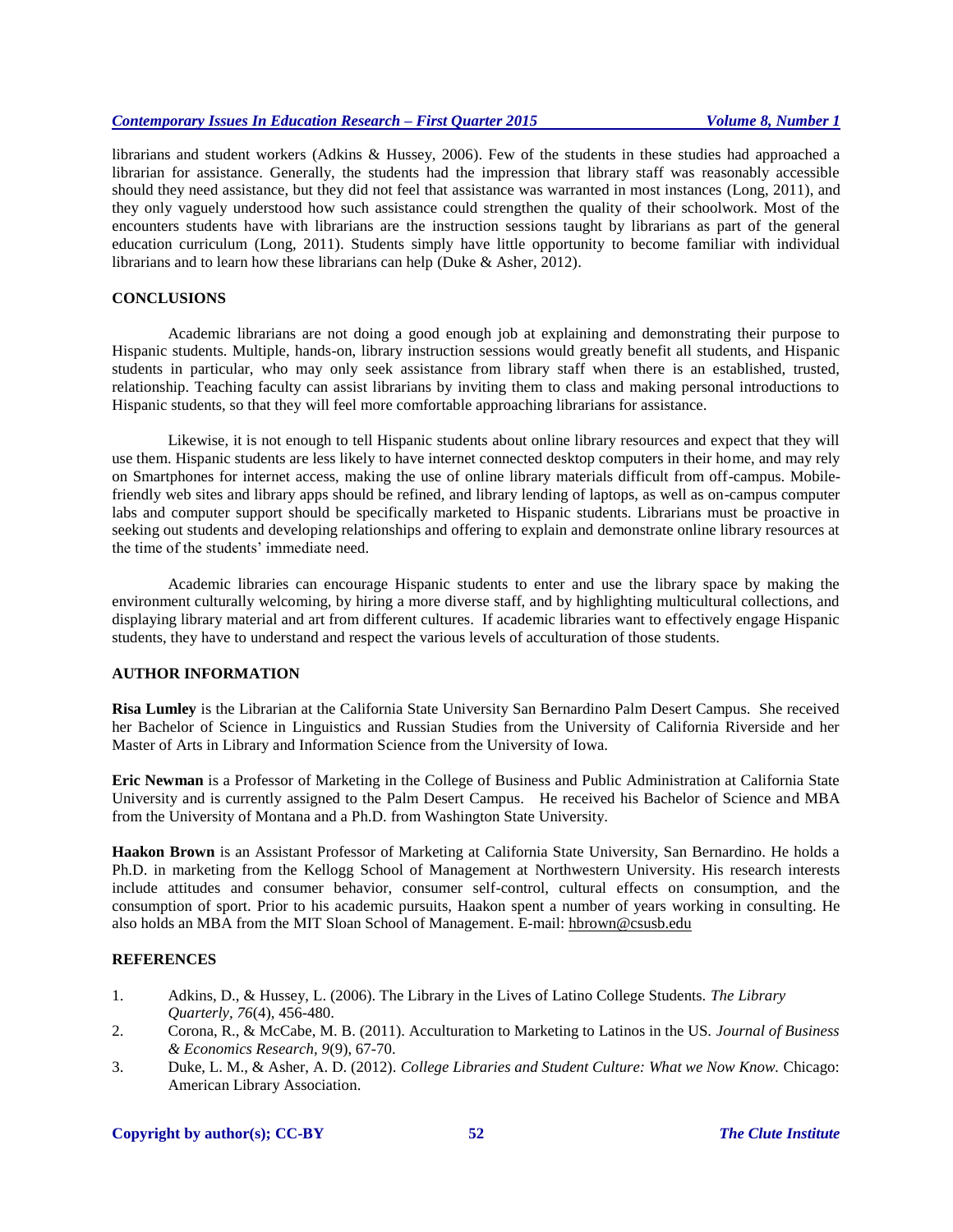- 4. Haras, C., Lopez, E. M., & Ferry, K. (2008). (Generation 1.5) Latino Students and the Library: A Case Study. *The Journal of Academic Librarianship, 34*(5), 425-433.
- 5. Hargittai, E. (2010). Digital Na(t)ives? Variation in Internet Skills and Usage among Members of the "Net Generation". *Sociological Inquiry, 80*(1), 92-113.
- 6. Long, D. (2011). Latino Students' Perceptions of the Academic Library. *The Journal of Academic Librarianship, 37*(6), 504-511.
- 7. McCabe, M. B. (2013). U.S. Hispanics Go Mobile: Adoption and Marketing Engagement Trends. *IJMM, 8*(2), 67-74.
- 8. Salinas, R. (2008). *The Digital Divide Goes to College: Latino Undergraduates and Barriers to Digital Information.* Los Angeles: University of California.